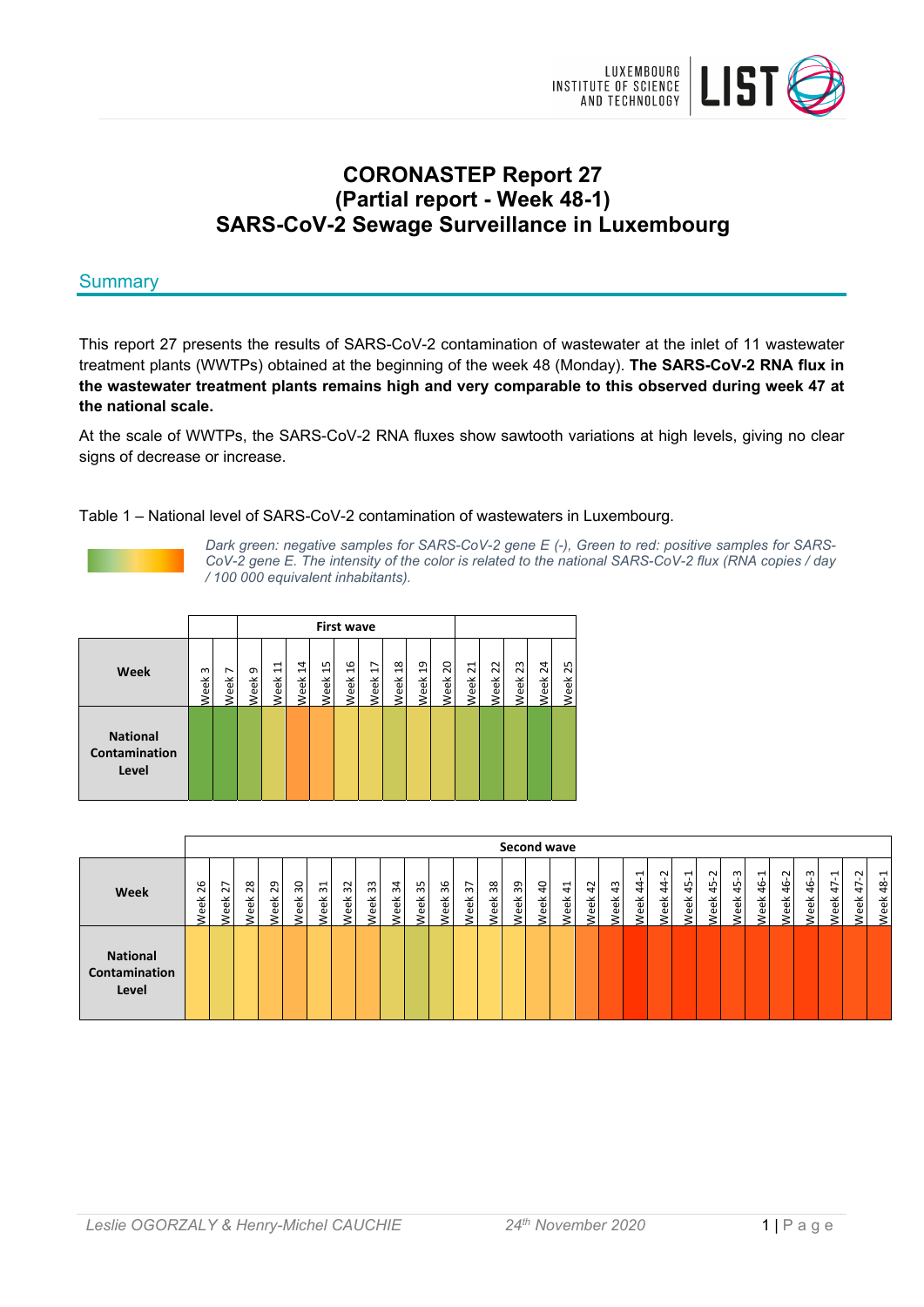

*Figure 1a – RT-qPCR quantification time-course monitoring of SARS-CoV-2 (E gene) in Luxembourgish wastewater samples from December 2019 to November 2020. Grey squares: daily-confirmed cases for Luxembourgish residents (https://data.public.lu/fr/datasets/donnees-covid19/), Blue dots: cumulative SARS-CoV-2 flux (RNA copies / day / 100 000 equivalent inhabitants).* 



*Figure 2b – Close-up of Figure 1a showing results from September 1st on.* 

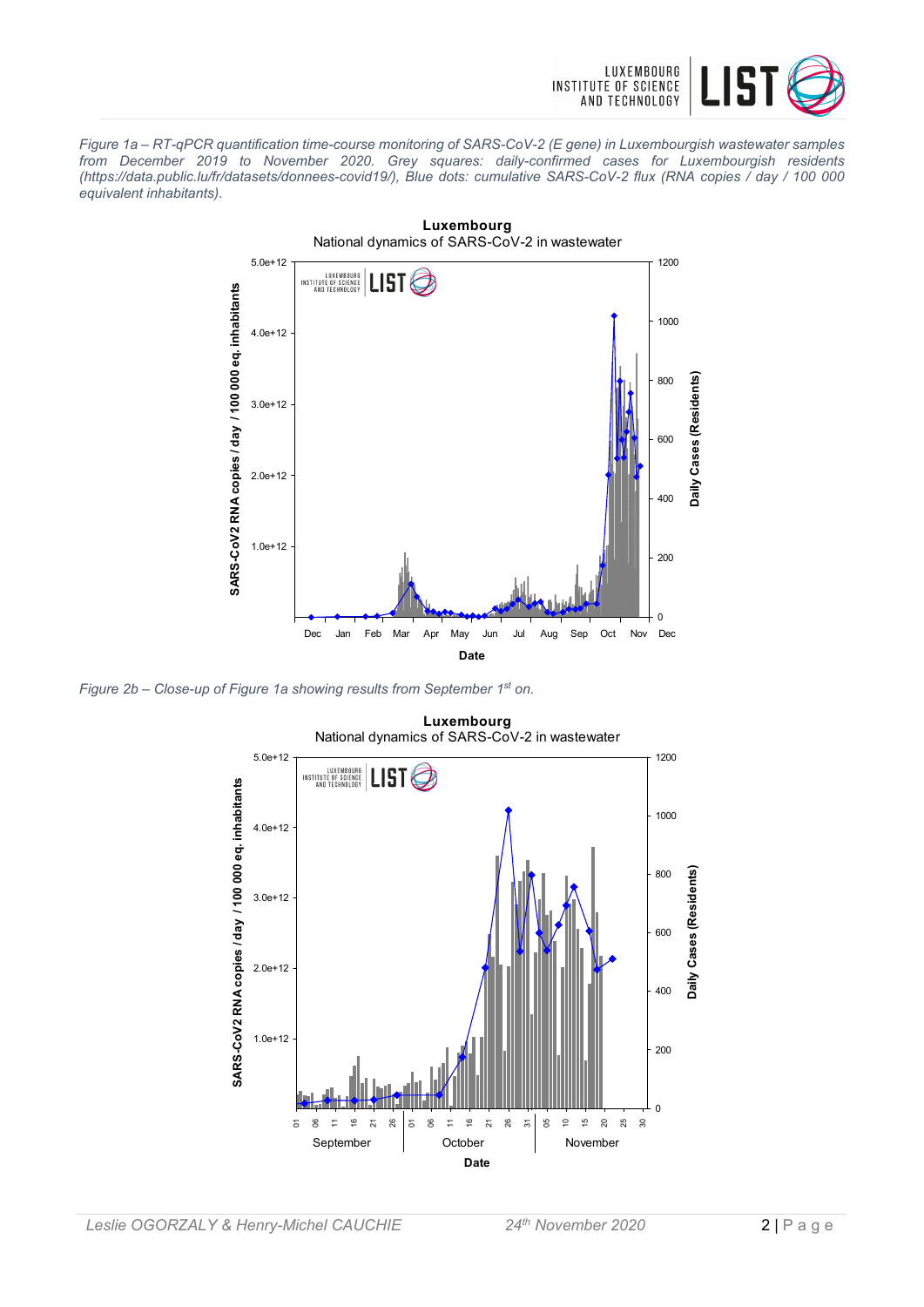

*Table 2 - Level of SARS-CoV-2 contamination of each analyzed wastewater treatment plant in Luxembourg during the second wave. BEG: Beggen, BET: Bettembourg, SCH: Schifflange, BLE: Bleesbruck, MER: Mersch, PET: Pétange, HES: Hespèrange, ECG: Echternach, UEB: Uebersyren, GRE: Grevenmacher, TRO: Troisvierges, BOE: Boevange sur Attert, WIL: Wiltz* 



*Dark green: negative samples for SARS-CoV-2 gene E (-), Green to red: positive samples for SARS-CoV-2 gene E. The intensity of the color is related to the RT-qPCR signal (Ct values) Grey boxes: no data* 

|            | 2020   |         |         |                   |         |         |         |         |         |         |         |         |         |         |         |         |             |         |         |         |         |         |         |         |         |         |         |         |         |                    |         |         |           |           |           |           |           |           |           |           |           |           |           |
|------------|--------|---------|---------|-------------------|---------|---------|---------|---------|---------|---------|---------|---------|---------|---------|---------|---------|-------------|---------|---------|---------|---------|---------|---------|---------|---------|---------|---------|---------|---------|--------------------|---------|---------|-----------|-----------|-----------|-----------|-----------|-----------|-----------|-----------|-----------|-----------|-----------|
|            |        |         |         | <b>First wave</b> |         |         |         |         |         |         |         |         |         |         |         |         |             |         |         |         |         |         |         |         |         |         |         |         |         | <b>Second Wave</b> |         |         |           |           |           |           |           |           |           |           |           |           |           |
| WWTP       | Week 9 | Week 11 | Week 14 | Week 15           | Week 16 | Week 17 | Week 18 | Week 19 | Week 20 | Week 21 | Week 22 | Week 23 | Week 24 | Week 25 | Week 26 | Week 27 | 28<br>Week: | Week 29 | Week 30 | Week 31 | Week 32 | Week 33 | Week 34 | Week 35 | Week 36 | Week 37 | Week 38 | Week 39 | Week 40 | Week 41            | Week 42 | Week 43 | Week 44-1 | Week 44-2 | Week 45-1 | Week 45-2 | Week 45-3 | Week 46-1 | Week 46-2 | Week 46-3 | Week 47-1 | Week 47-2 | Week 48-1 |
| <b>BEG</b> |        |         |         |                   |         |         |         |         |         |         |         |         |         |         |         |         |             |         |         |         |         |         |         |         |         |         |         |         |         |                    |         |         |           |           |           |           |           |           |           |           |           |           |           |
| <b>BET</b> |        |         |         |                   |         |         |         |         |         |         |         |         |         |         |         |         |             |         |         |         |         |         |         |         |         |         |         |         |         |                    |         |         |           |           |           |           |           |           |           |           |           |           |           |
| <b>SCH</b> |        |         |         |                   |         |         |         |         |         |         |         |         |         |         |         |         |             |         |         |         |         |         |         |         |         |         |         |         |         |                    |         |         |           |           |           |           |           |           |           |           |           |           |           |
| <b>BLE</b> |        |         |         |                   |         |         |         |         |         |         |         |         |         |         |         |         |             |         |         |         |         |         |         |         |         |         |         |         |         |                    |         |         |           |           |           |           |           |           |           |           |           |           |           |
| <b>MER</b> |        |         |         |                   |         |         |         |         |         |         |         |         |         |         |         |         |             |         |         |         |         |         |         |         |         |         |         |         |         |                    |         |         |           |           |           |           |           |           |           |           |           |           |           |
| <b>PET</b> |        |         |         |                   |         |         |         |         |         |         |         |         |         |         |         |         |             |         |         |         |         |         |         |         |         |         |         |         |         |                    |         |         |           |           |           |           |           |           |           |           |           |           |           |
| <b>HES</b> |        |         |         |                   |         |         |         |         |         |         |         |         |         |         |         |         |             |         |         |         |         |         |         |         |         |         |         |         |         |                    |         |         |           |           |           |           |           |           |           |           |           |           |           |
| <b>ECH</b> |        |         |         |                   |         |         |         |         |         |         |         |         |         |         |         |         |             |         |         |         |         |         |         |         |         |         |         |         |         |                    |         |         |           |           |           |           |           |           |           |           |           |           |           |
| <b>UEB</b> |        |         |         |                   |         |         |         |         |         |         |         |         |         |         |         |         |             |         |         |         |         |         |         |         |         |         |         |         |         |                    |         |         |           |           |           |           |           |           |           |           |           |           |           |
| <b>GRE</b> |        |         |         |                   |         |         |         |         |         |         |         |         |         |         |         |         |             |         |         |         |         |         |         |         |         |         |         |         |         |                    |         |         |           |           |           |           |           |           |           |           |           |           |           |
| <b>TRO</b> |        |         |         |                   |         |         |         |         |         |         |         |         |         |         |         |         |             |         |         |         |         |         |         |         |         |         |         |         |         |                    |         |         |           |           |           |           |           |           |           |           |           |           |           |
| <b>BOE</b> |        |         |         |                   |         |         |         |         |         |         |         |         |         |         |         |         |             |         |         |         |         |         |         |         |         |         |         |         |         |                    |         |         |           |           |           |           |           |           |           |           |           |           |           |
| <b>WIL</b> |        |         |         |                   |         |         |         |         |         |         |         |         |         |         |         |         |             |         |         |         |         |         |         |         |         |         |         |         |         |                    |         |         |           |           |           |           |           |           |           |           |           |           |           |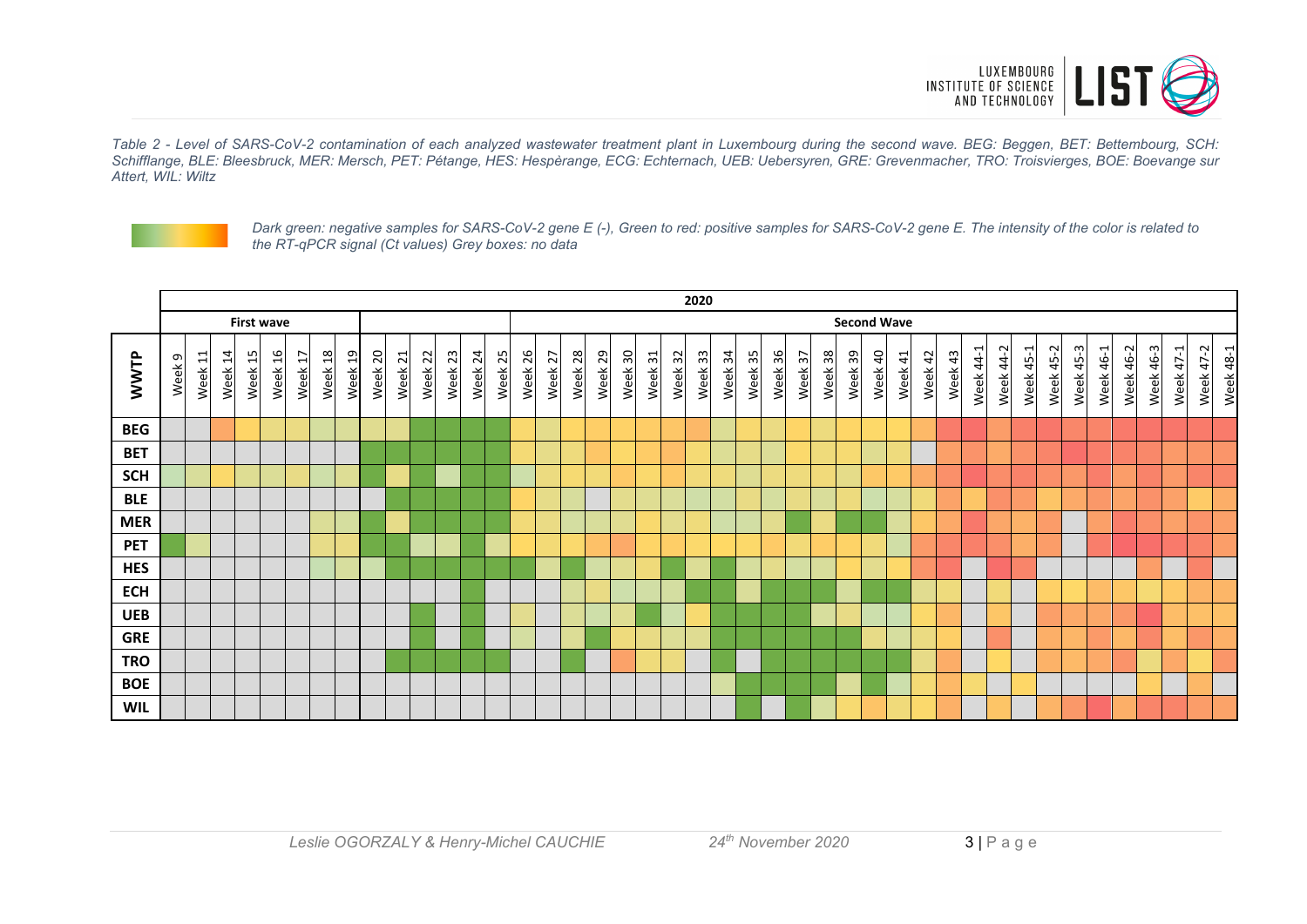









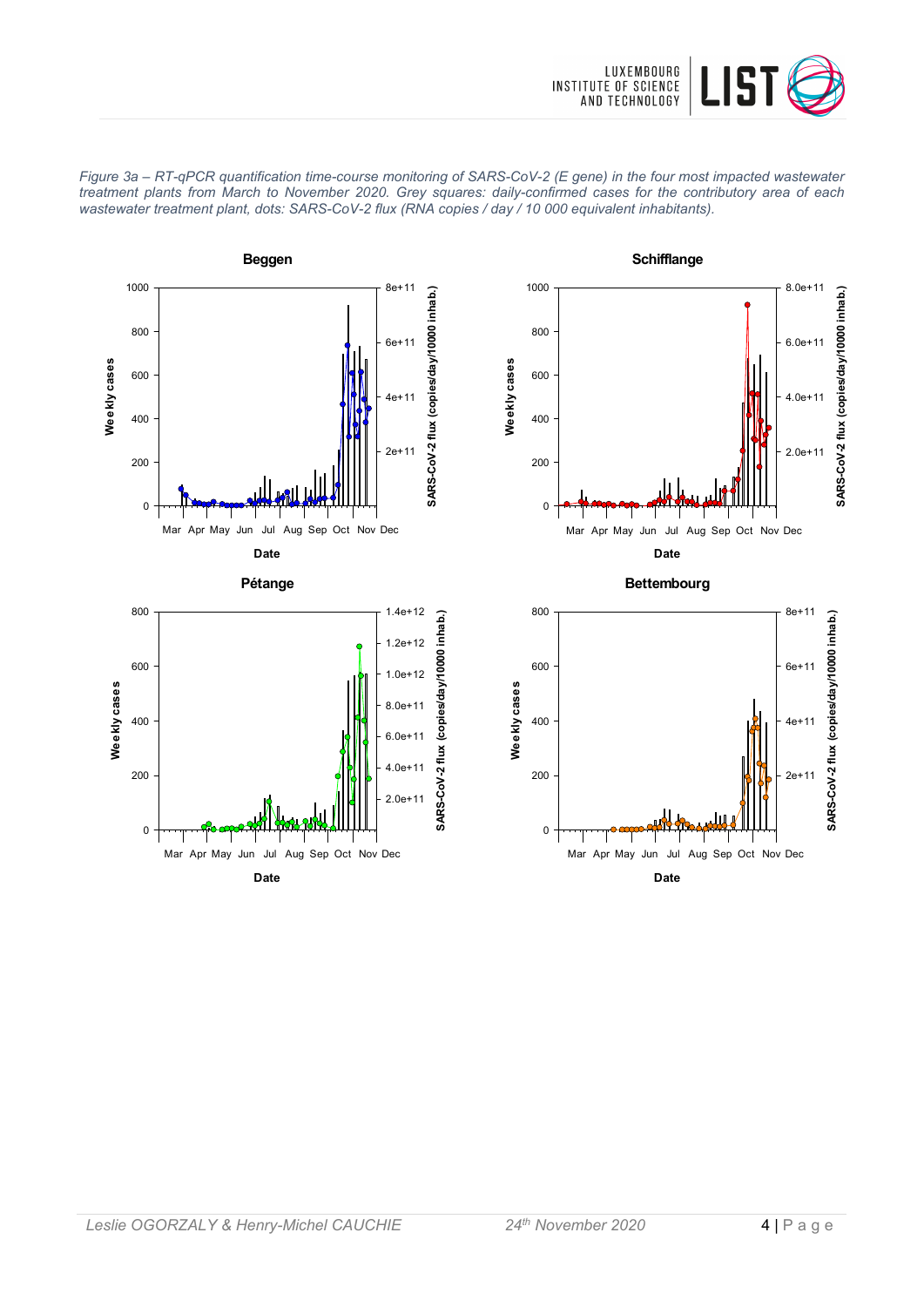









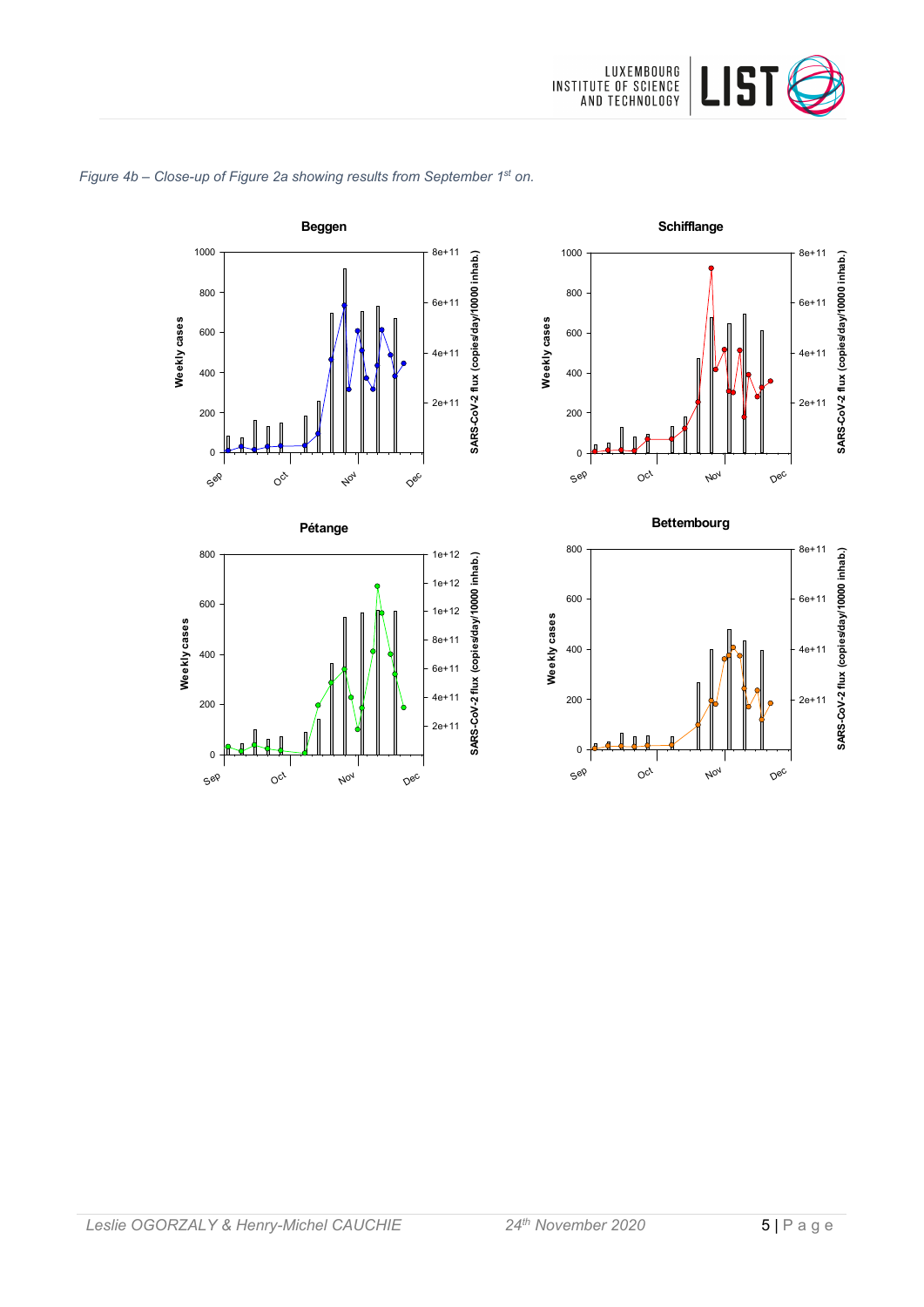





2.0e+10

SARS-CoV-2 flux

 $4.0e+10$ 

**Date** Mar Apr May Jun Jul Aug Sep Oct Nov Dec

0

20

40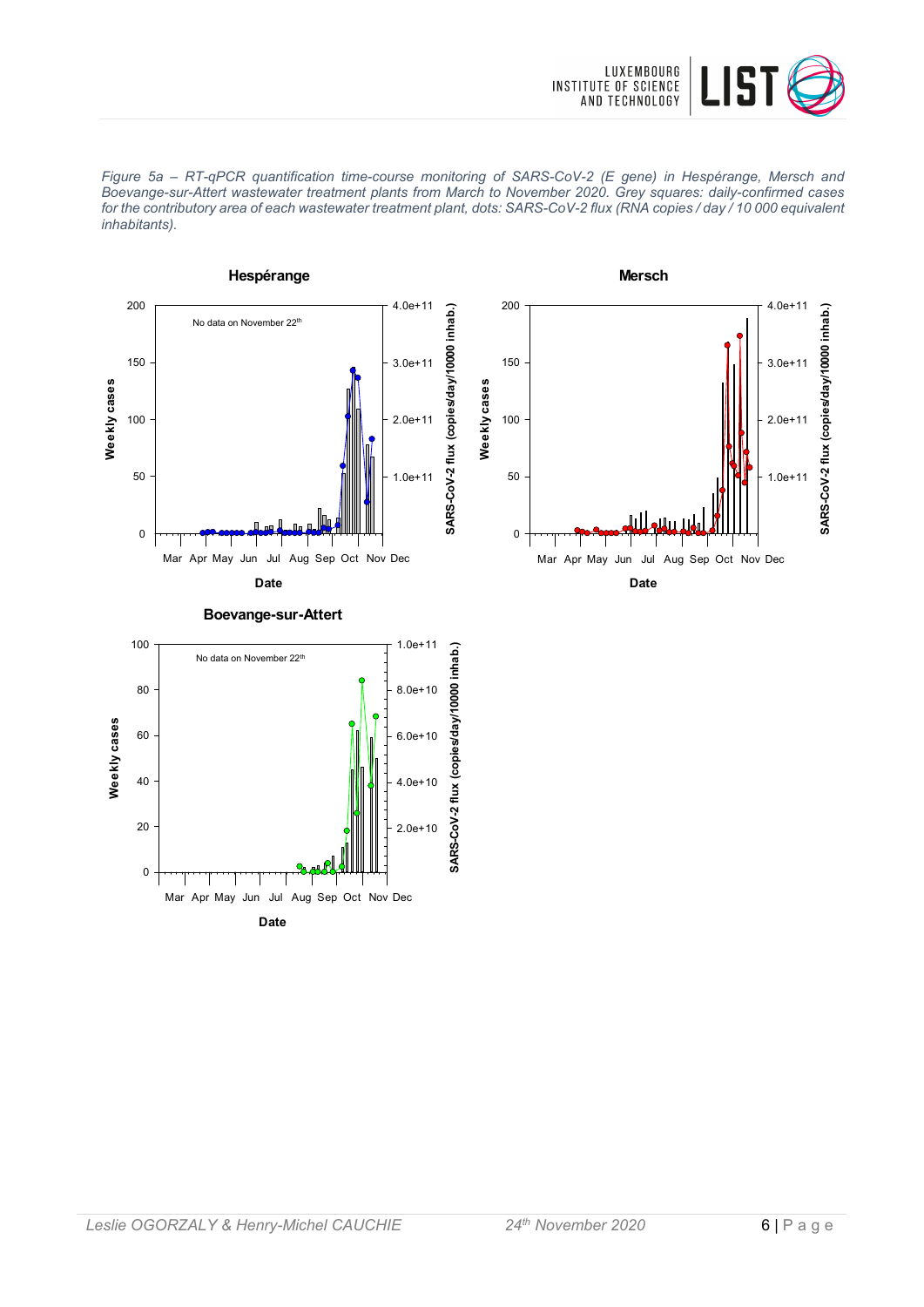

#### *Figure 3b – Close-up of Figure 3a showing results from September 1st on.*



**Date**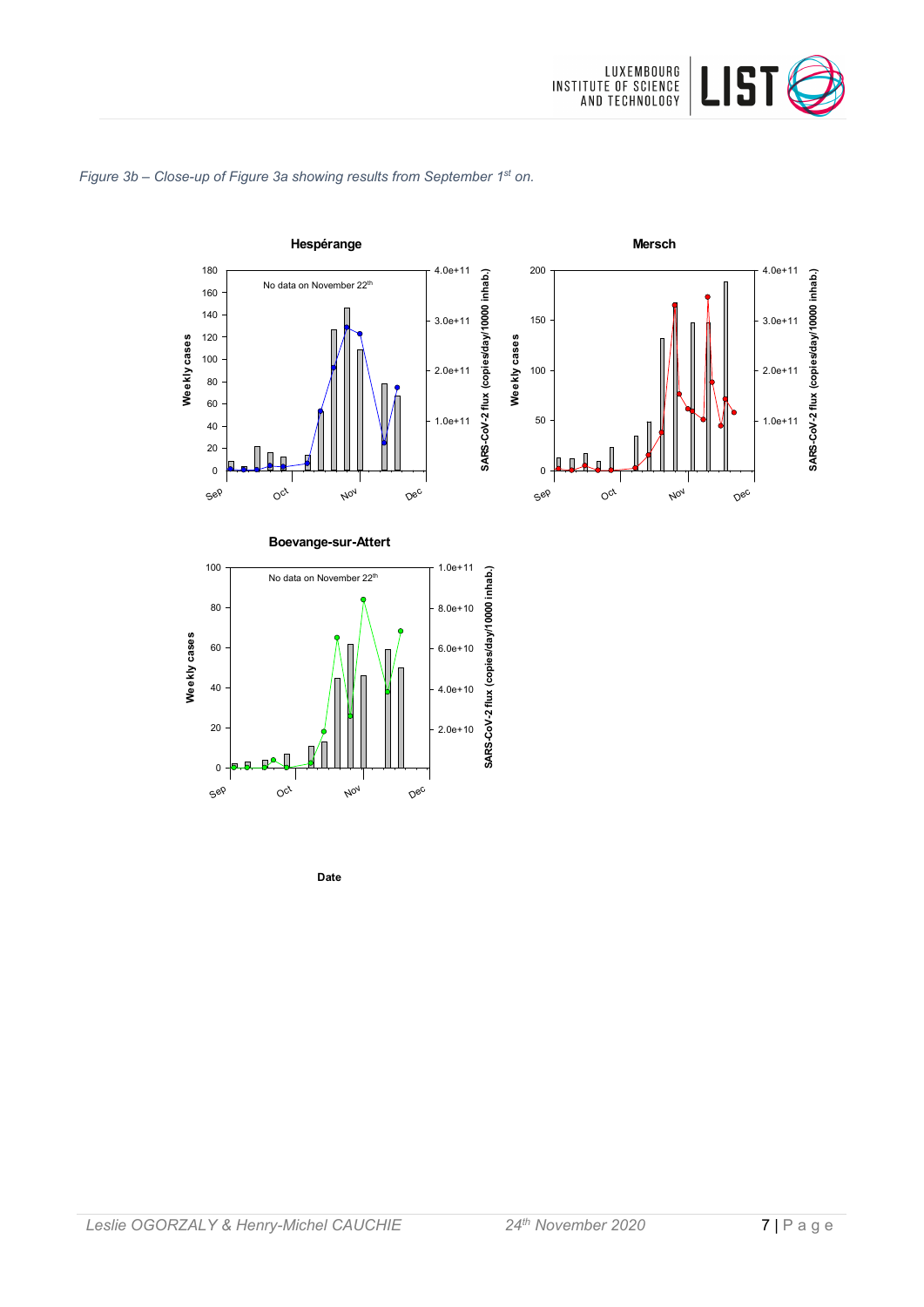

*Figure 6a – RT-qPCR quantification time-course monitoring of SARS-CoV-2 (E gene) in SIDEST wastewater treatment plants from March to November 2020. Grey squares: daily-confirmed cases for the contributory area of each wastewater treatment plant, dots: SARS-CoV-2 flux (RNA copies / day / 10 000 equivalent inhabitants).*



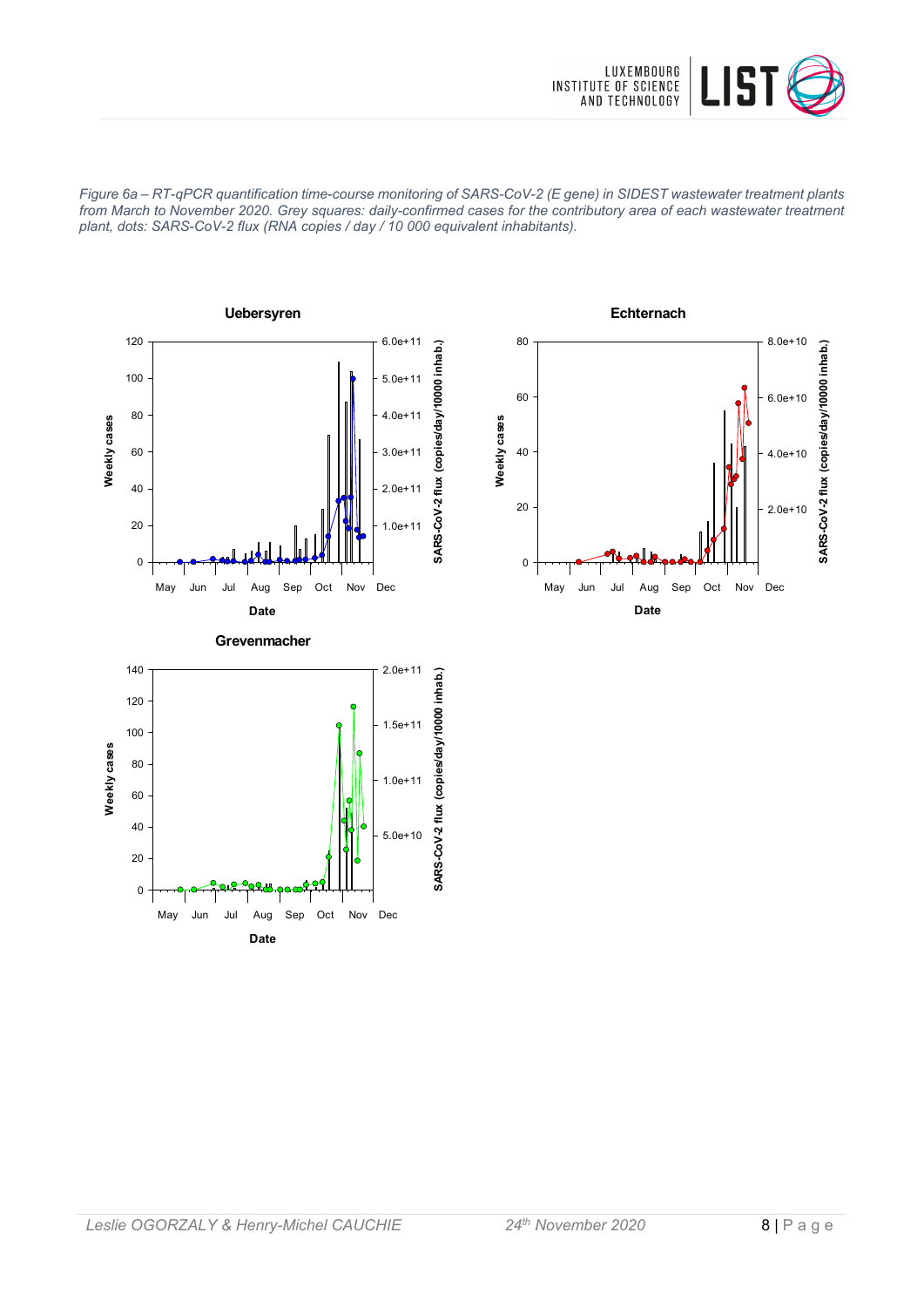

#### *Figure 4b – Close-up of Figure 4a showing results from September 1st on.*





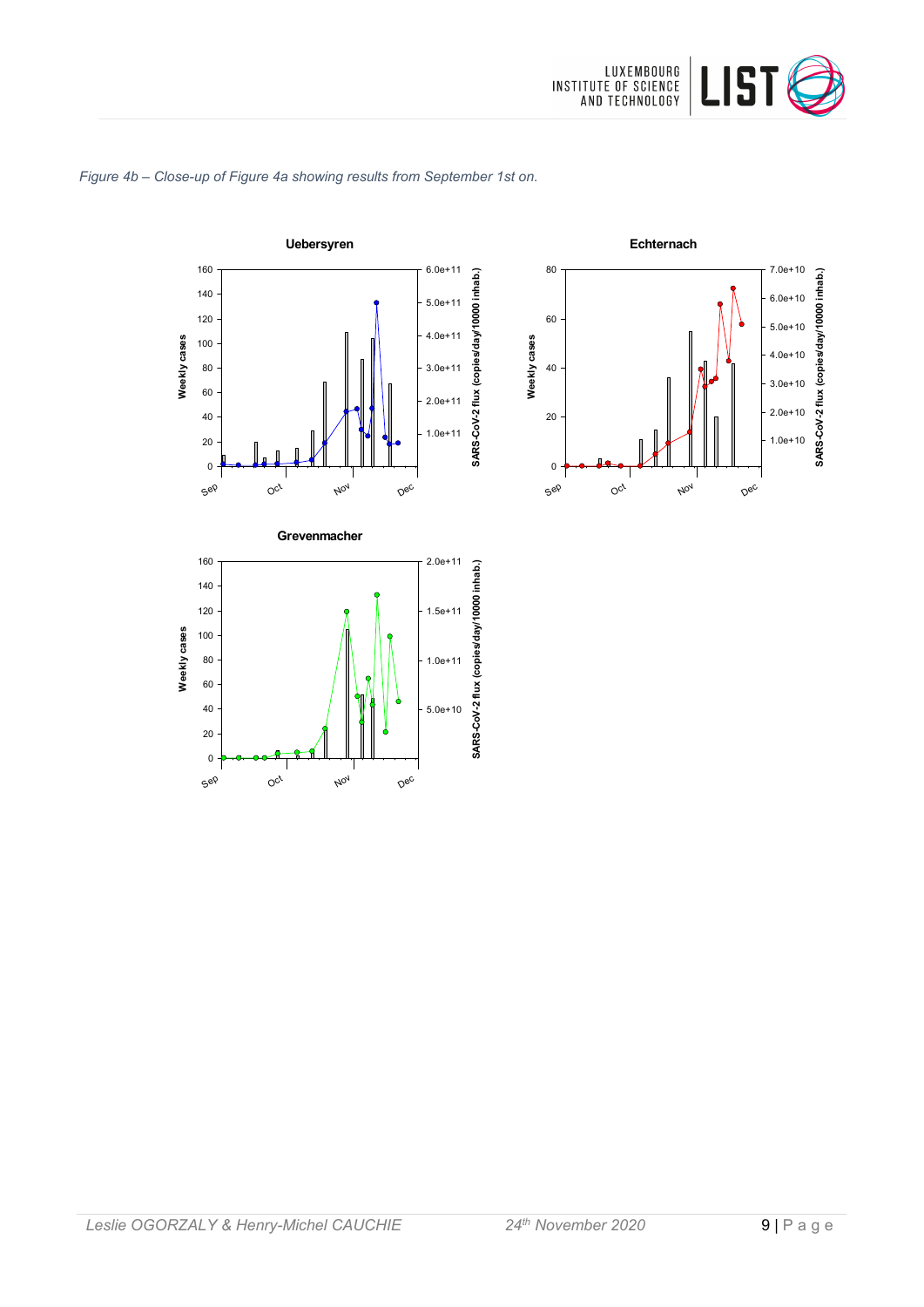





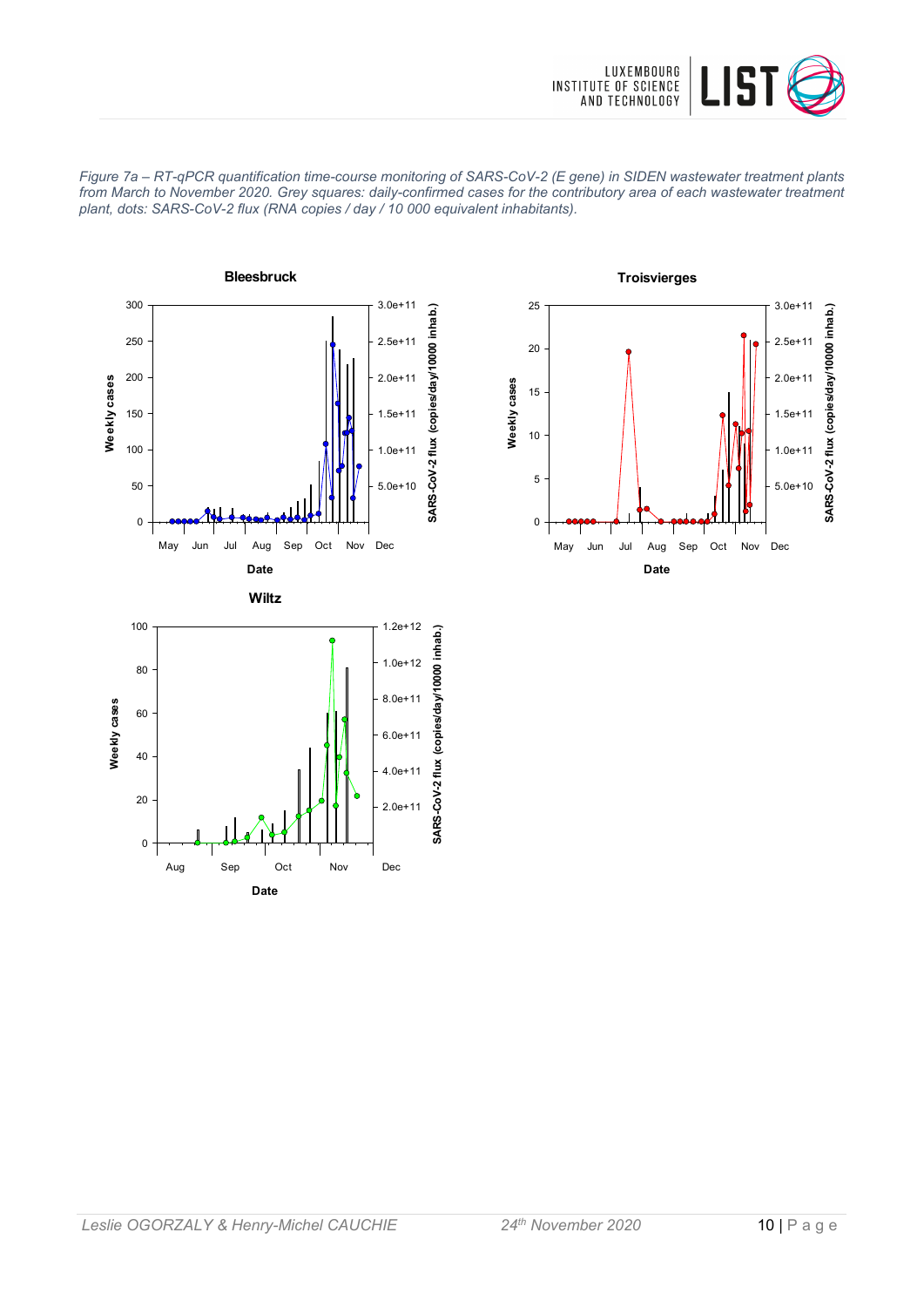





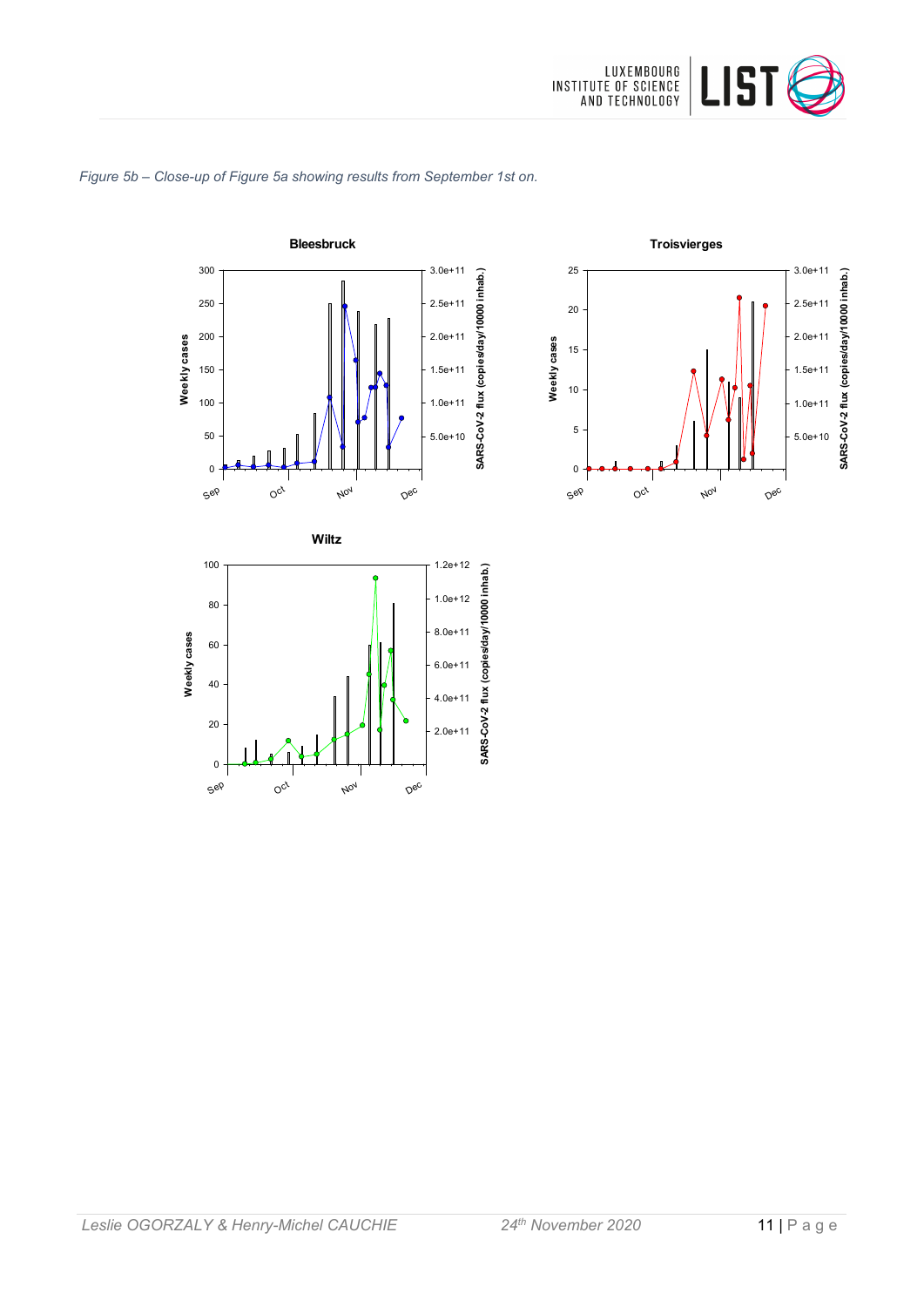

#### *Table 3- Timing of sewage sampling since the beginning of the CORONASTEP study*

|                     |                                         |                                   |                        | 2019           |                |                |                |                        |                  |                                  |                |                |                |                |                       |            |                   |           |            |            |                        |            |            |                |              | 2020       |           |           |             |                |              |           |         |                       |                   |                     |           |                    |            |               |                   |                         |                          |                    |             |                      |
|---------------------|-----------------------------------------|-----------------------------------|------------------------|----------------|----------------|----------------|----------------|------------------------|------------------|----------------------------------|----------------|----------------|----------------|----------------|-----------------------|------------|-------------------|-----------|------------|------------|------------------------|------------|------------|----------------|--------------|------------|-----------|-----------|-------------|----------------|--------------|-----------|---------|-----------------------|-------------------|---------------------|-----------|--------------------|------------|---------------|-------------------|-------------------------|--------------------------|--------------------|-------------|----------------------|
| <b>WWTP</b>         | έř<br>inhabitants)<br>ës<br>Max<br>္မ်ဳ | r<br>뭅<br>Inhabita<br>Ë<br>conno. | $\overline{4}$<br>Week | क्ष<br>Week    | 46<br>Week     | ᄓ<br>Week      | m<br>Week      | $\overline{ }$<br>Week | $\sigma$<br>Week | $\overline{\phantom{0}}$<br>Week | ʻz<br>Week     | H<br>Week      | ू<br>Week      | H<br>Week      | $\frac{8}{2}$<br>Week | ្អ<br>Week | ನ<br>ee<br>$\geq$ | ನ<br>Week | 22<br>Week | 23<br>Week | $\overline{z}$<br>Week | ಸಿ<br>Week | ಸಿ<br>Week | 27<br>Week     | 28<br>Week   | ని<br>Week | ႙<br>Week | ಸ<br>Week | 35<br>Week: | 33<br>eek<br>₹ | ¥<br>Week    | ౘ<br>Week | Week 36 | $\frac{2}{3}$<br>Week | 38<br>ee<br>₹     | 39<br>eek<br>$\geq$ | ੩<br>Week | $\ddot{4}$<br>Week | t5<br>Week | ੜ<br>eek<br>≷ | $\ddot{a}$<br>eek | 45<br>Week              | $\frac{4}{5}$<br>ee<br>≳ | $\ddot{4}$<br>Week | 48<br>Week  | <b>Total samples</b> |
| Beggen              | 210000                                  | 139731                            |                        |                |                |                |                |                        |                  |                                  |                |                |                |                |                       |            |                   |           |            |            |                        |            |            |                | $\mathbf{1}$ |            |           |           |             |                |              |           |         |                       |                   |                     |           |                    |            |               | $\overline{2}$    | $\overline{3}$          | $\overline{3}$           | $\overline{2}$     |             | 41                   |
| Bettembourg         | 95000                                   | 53606                             |                        |                |                |                |                |                        |                  |                                  |                |                |                |                |                       |            |                   |           |            |            |                        |            |            |                |              |            |           |           |             |                |              |           |         |                       |                   |                     |           |                    |            |               |                   | $\overline{3}$          | $\overline{3}$           |                    |             | 34                   |
| Schifflange         | 90000                                   | 68143                             | 1                      | 1              | 1              |                |                |                        |                  |                                  |                |                |                |                |                       |            |                   |           |            |            |                        |            |            |                | 1            |            |           |           |             |                |              |           |         |                       |                   |                     |           |                    |            |               | $\overline{2}$    | $\mathbf{3}$            | $\overline{\mathbf{3}}$  |                    |             | 49                   |
| Bleesbrück          | 80000                                   | 30930                             |                        |                |                |                |                |                        |                  |                                  |                |                |                |                |                       |            |                   |           |            |            |                        |            |            |                |              |            |           |           |             |                |              |           |         |                       |                   |                     |           |                    |            |               | 2                 | $\overline{\mathbf{3}}$ | $\overline{\mathbf{3}}$  |                    |             | 33                   |
| Mersch              | 70000                                   | 30473                             |                        |                |                |                |                |                        |                  |                                  |                |                |                |                |                       |            |                   |           |            |            |                        |            |            |                | $\mathbf{1}$ |            |           |           |             |                |              |           |         |                       |                   |                     |           |                    |            |               |                   |                         | 3                        |                    |             | 36                   |
| Pétange             | 50000                                   | 59481                             |                        | 1              | 1              |                | $\mathbf{1}$   |                        |                  |                                  |                |                |                |                |                       |            |                   |           |            |            |                        |            |            |                | 1            |            |           |           |             |                |              |           |         |                       |                   |                     |           |                    |            |               | $\overline{2}$    |                         | -3                       |                    |             | 44                   |
| Hesperange          | 36000                                   | 15479                             |                        |                |                |                |                |                        |                  |                                  |                |                |                |                |                       |            |                   |           |            |            |                        |            |            |                | 1            |            |           |           |             |                |              |           |         |                       |                   |                     |           |                    |            |               |                   |                         |                          |                    |             | 30                   |
| Echternach          | 36000                                   | 7499                              |                        |                |                |                |                |                        |                  |                                  |                |                |                |                |                       |            |                   |           |            |            | $\mathbf{1}$           |            |            |                | 1            |            |           |           |             |                |              |           |         |                       |                   |                     |           |                    |            |               |                   |                         | 3                        |                    |             | 26                   |
| Uebersyren          | 35000                                   | 18600                             |                        |                |                |                |                |                        |                  |                                  |                |                |                |                |                       |            |                   |           |            |            | $\mathbf{1}$           |            |            |                | $\mathbf{1}$ |            |           |           |             |                |              |           |         |                       |                   |                     |           |                    |            |               |                   |                         | $\overline{3}$           |                    |             | 28                   |
| Grevenmacher        | 47000                                   | 9835                              |                        |                |                |                |                |                        |                  |                                  |                |                |                |                |                       |            |                   |           |            |            | $\mathbf{1}$           |            |            |                | $\mathbf{1}$ |            |           |           |             |                |              |           |         |                       |                   |                     |           |                    |            |               |                   |                         | $\overline{\mathbf{3}}$  |                    |             | 28                   |
| Troisvierges        | 5000                                    | 3411                              |                        |                |                |                |                |                        |                  |                                  |                |                |                |                |                       |            |                   |           |            |            | $\mathbf{1}$           |            |            |                | 1            |            |           |           |             |                |              |           |         |                       |                   |                     |           |                    |            |               |                   | $\overline{2}$          | $\overline{\mathbf{3}}$  |                    |             | 27                   |
| Boevange sur Attert | 15000                                   | 1170                              |                        |                |                |                |                |                        |                  |                                  |                |                |                |                |                       |            |                   |           |            |            |                        |            |            |                |              |            |           |           |             |                | $\mathbf{1}$ |           |         |                       |                   |                     |           |                    |            |               |                   |                         |                          |                    | $\mathbf 0$ | $\int$ 14            |
| Wiltz               | 16500                                   | 6944                              |                        |                |                |                |                |                        |                  |                                  |                |                |                |                |                       |            |                   |           |            |            |                        |            |            |                |              |            |           |           |             |                |              |           |         |                       |                   |                     |           |                    |            |               |                   |                         | 3                        |                    |             | 17                   |
| <b>Total</b>        | 785500                                  | 445302                            | $\overline{2}$         | $\overline{2}$ | 2 <sup>1</sup> | $\overline{2}$ | $\overline{2}$ | $\overline{2}$         | $\overline{2}$   | $\overline{2}$                   | $\overline{2}$ | $\overline{2}$ | $\overline{2}$ | $\overline{2}$ | 5                     | 5          | 6                 | 8         | 10         | 8          | 11                     | 8          | 9          | $\overline{z}$ | 11           | 9          | 11        |           | $11$ 11 10  |                | 12           | 12        | 12      |                       | $13 \mid 13 \mid$ | $13 \mid 13$        |           | 13                 | 12         | 13            | 19                |                         | $28 \mid 35 \mid 24$     |                    | 11 407      |                      |
| Pop Lux (2019)      |                                         | 613901                            |                        |                |                |                |                |                        |                  |                                  |                |                |                |                |                       |            |                   |           |            |            |                        |            |            |                |              |            |           |           |             |                |              |           |         |                       |                   |                     |           |                    |            |               |                   |                         |                          |                    |             |                      |
|                     |                                         | 72.54%                            |                        |                |                |                |                |                        |                  |                                  |                |                |                |                |                       |            |                   |           |            |            |                        |            |            |                |              |            |           |           |             |                |              |           |         |                       |                   |                     |           |                    |            |               |                   |                         |                          |                    |             |                      |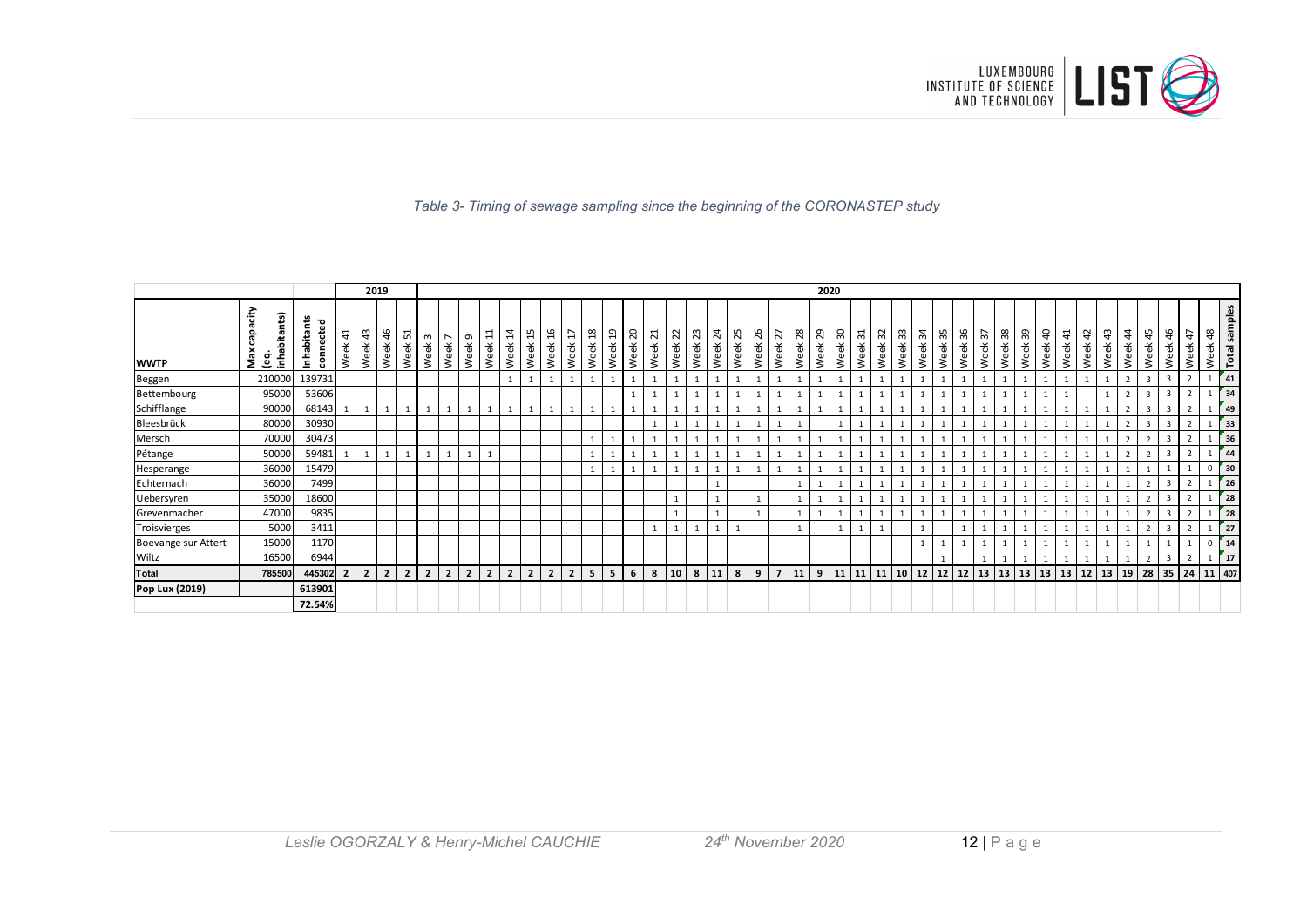# Materials and Methods



## **Sewage samples**

From March to November 2020, up to thirteen WWTPs were sampled at the inlet of the plant according to the planning presented in Table 3. The operators of the WWTPs sampled a 24-h composite sample of 96 samples according to your own sampling procedure. Composite sample was stored at 4°C until sample processing.

## **Sample processing**

The samples were transported to the laboratory at 4°C and viral RNA was isolated on the day of sampling. Larger particles (debris, bacteria) were removed from the samples by pelleting using centrifugation at 2,400 x g for 20 min at 4°C. A volume of 120 mL of supernatant was filtered through Amicon® Plus-15 centrifugal ultrafilter with a cut-off of 10 kDa (Millipore) by centrifugation at 3,220 x g for 25 min at 4°C. The resulting concentrate was collected and 140 µL of each concentrate was then processed to extract viral RNA using the QIAamp Viral RNA mini kit (Qiagen) according to the manufacturer's protocol. Elution of RNA was done in 60 μL of elution buffer.

# **Real-time One-Step RT-PCR**

Samples are screened for the presence of *Sarbecovirus* (*Coronaviridae, Betacoronaviruses*) and/or SARS-CoV-2 virus RNA by two distinct real-time one-step RT-PCR, one on the E gene (Envelope small membrane protein) and the second on the N gene (nucleoprotein). The E gene real-time RT-PCR can detect *Sarbecoviruses*, i.e. SARS-CoV, SARS-CoV-2 and closely related bat viruses. In the context of the COVID19 pandemic, it can be assumed that only SARS-CoV-2 strains will be detected by this assay given that SARS-CoV virus has been eradicated and other bat viruses do not commonly circulate in the human population. The E gene assay is adapted from Corman et al. [17]. The N gene real-time RT-PCR assay (N1 assay) specifically detects SARS-CoV-2 virus. It is adapted from the CDC protocol<sup>1</sup>. The two primers/probe sets are presented in Table 3. The RTqPCR protocols and reagents were all provided by the LIH.

| <b>Target</b> | <b>Primer name</b> | Primer sequence (5' to 3')                     | <b>References</b> |
|---------------|--------------------|------------------------------------------------|-------------------|
| E gene        | E Sarbeco F1       | 5-ACAGGTACGTTAATAGTTAATAGCGT-3                 | Corman et al.,    |
|               | E Sarbeco R2       | 5-ATATTGCAGCAGTACGCACACA-3                     | 2020              |
|               | E Sarbeco P1       | 5'-FAM-ACACTAGCCATCCTTACTGCGCTTCG-BHQ1         |                   |
| N gene        | 2019-nCoV N1 Fw    | 5'-GAC CCC AAA ATC AGC GAA AT-3'               | <b>CDC</b>        |
|               | 2019-nCoV N1 Rv    | 5'-TCT GGT TAC TGC CAG TTG AAT CTG-3'          |                   |
|               | 2019-nCoV N1 Probe | 5'-FAM-ACC CCG CAT TAC GTT TGG TGG ACC-BHQ1-3' |                   |

#### *Table 4 – RT-qPCR primer-probe sets*

Each reaction contained 5 μL of RNA template, 5 μL of TaqPath 1-step RT-qPCR MasterMix (A15299, Life Technologies), 0.5 µL of each primer (20 µM) and probe (5 µM) and the reaction volume was adjusted to a final volume of 20 μL with molecular biology grade water. Thermal cycling reactions were carried out at 50 °C for 15 min, followed by 95 °C for 2 min and 45 cycles of 95 °C for 3 sec and 58°C (E gene) or 55°C (N gene) for 30 sec using a Viia7 Real-Time PCR Detection System (Life Technologies). Reactions were considered positive (limit of detection – LOD) if the cycle threshold (Ct value) was below 40 cycles.

<sup>1</sup> https://www.cdc.gov/coronavirus/2019-ncov/downloads/rt-pcr-panel-primer-probes.pdf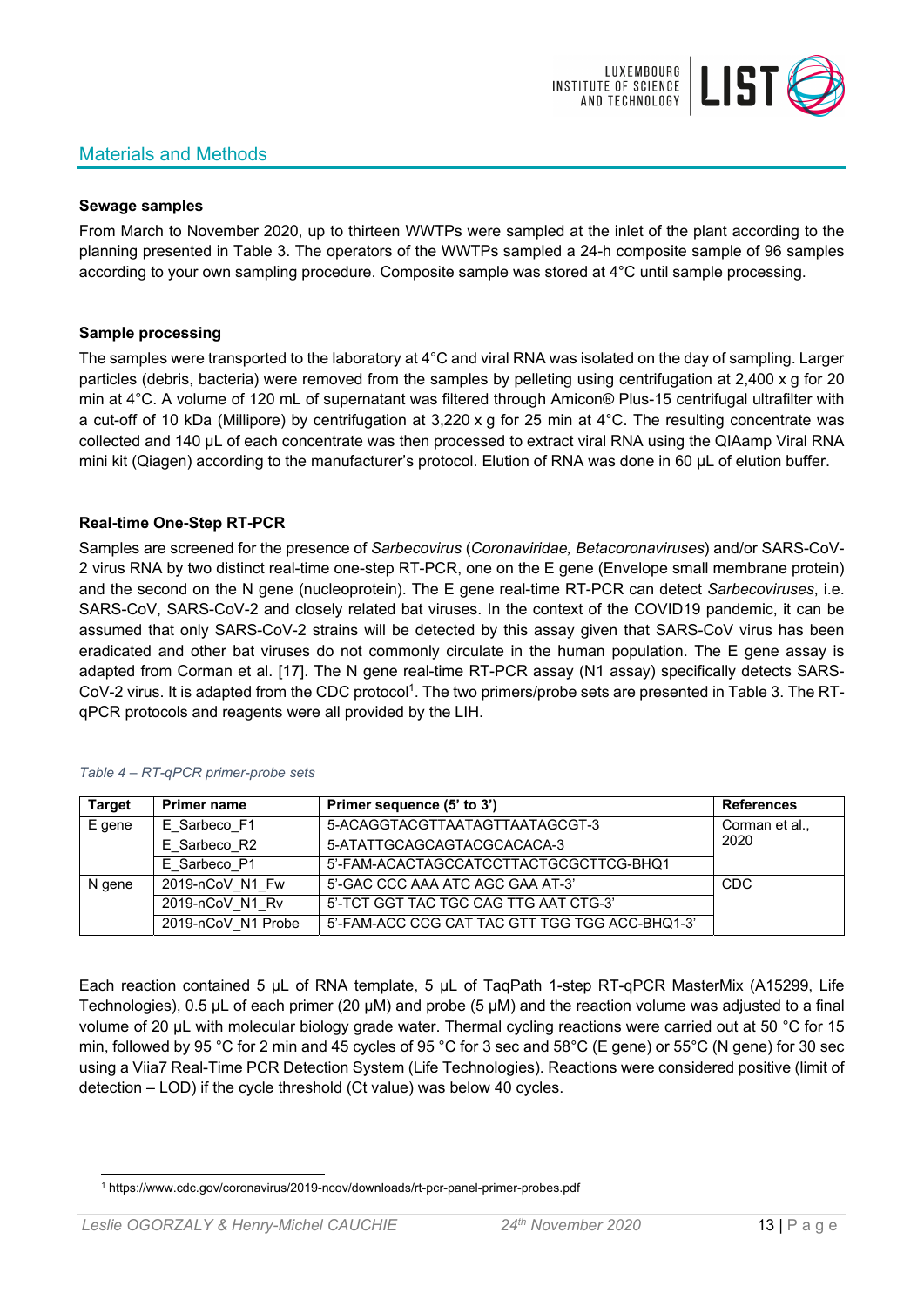

# **Controls**

A non-target RNA fragment commercially available (VetMAX™ Xeno™ IPC and VetMAX™ Xeno™ IPC Assay, ThermoFischer Scientific) was added to the viral RNA extract from sewage concentrates as an internal positive control (IPC). This IPC-RNA is used to control the performance of the RT-qPCR (E gene) and to detect the presence of RT-qPCR inhibitors.

Viral RNA copies quantification of both targeting genes in wastewater samples was performed using RT-qPCR standard curves generated using EDX SARS-CoV-2 Standard (Biorad). This standard is manufactured with synthetic RNA transcripts containing 5 targets (E, N, S, ORF1a, and RdRP genes of SARS-CoV-2, 200,000 copies/mL each).Using such a standard, the limits of quantification (LOQ) of both RT-qPCR assays were estimated to 1 RNA copy per reaction (Figure 6).



*Figure 8 – RT-qPCR standard curves established for both targeting genes (E gene and N gene) of SARS-CoV-2 using a commercially available standard (Biorad).* 

## **Data interpretation**

A sample is declared positive for the presence of SARS-CoV-2 if both targets (E and N gene) are detected with Ct values less than or equal to the LOQ. If only one target is detected or if target genes are detected with Ct values between the LOD and the LOQ, samples are reported as presumptive positive (+/-). A sample is declared negative when no target genes are detected (Ct values superior to the LOD).

In case of presumptive positive, sample is tested again using another RT-qPCR detection assay (Allplex 2019 nCoV Assay, Seegene). This commercially available detection kit is a multiplex real-time RT-PCR assay for simultaneous detection of three target genes of SARS-CoV-2 in a single tube. The assay is designed to detect RdRP and N genes specific for SARS-CoV-2, and E gene specific for all *Sarbecovirus* including SARS-CoV-2.

As shown in Figure 7, a good linear relationship  $(R^2: 0.92)$  was obtained between the SARS-CoV-2 RNA concentrations estimated using the E gene and the N gene, respectively. Therefore, only the E gene results were presented in this report.